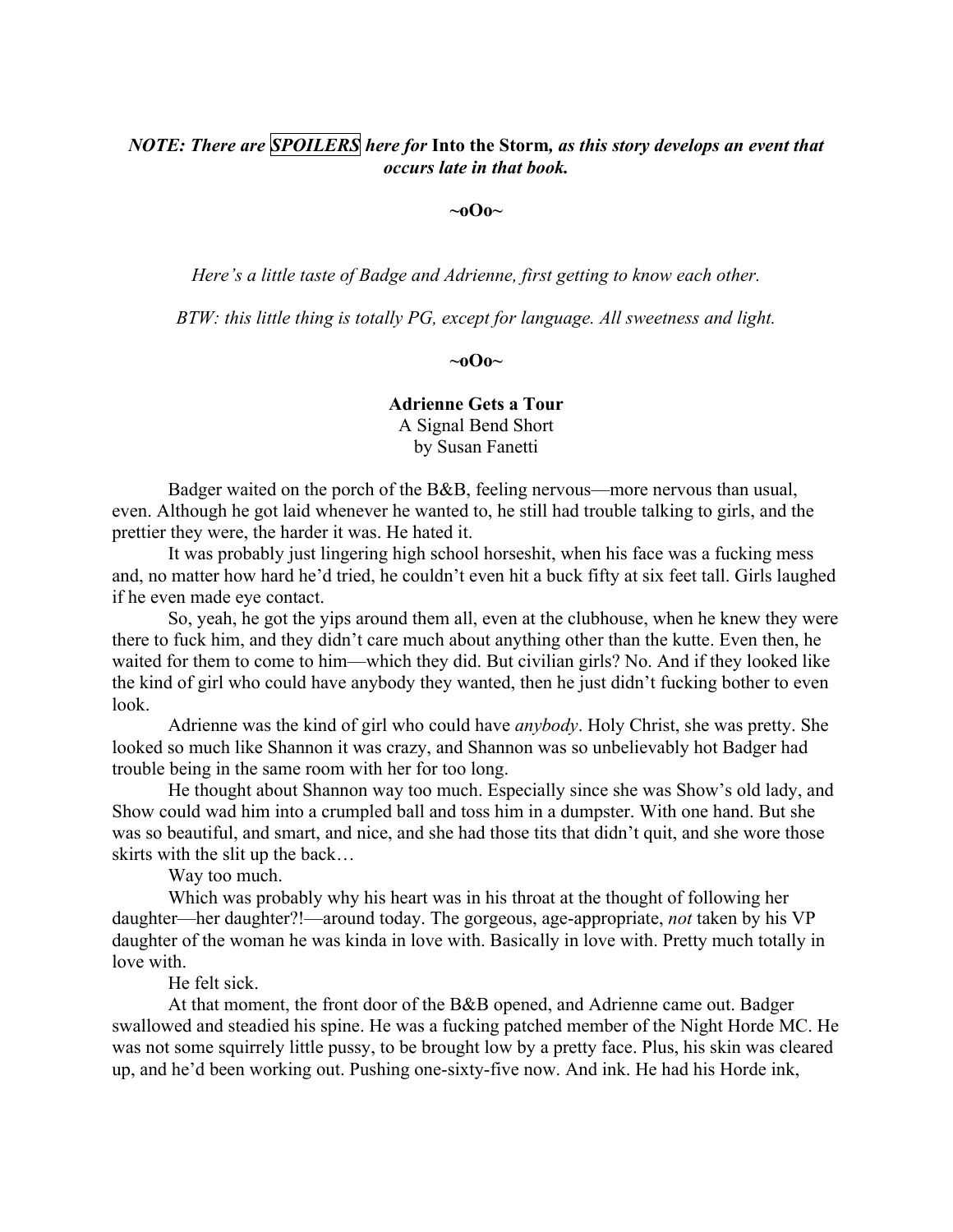across his chest, and a couple of smaller pieces on his arms. And the motherfucking kutte, motherfucker. He was Horde.

No reason to act like a dork.

Except she smiled, and he totally felt like a dork. Fuck, she was pretty. Long, curly mass of bright red hair, her mom's eyes and face almost exactly, with the added bonus of freckles. Badger thought freckles were totally hot. He wondered if she had them on her shoulders, too because freckled shoulders? Damn. But the lace of her top was too dense to be able to see.

She was dressed in that loose, short, lacy top and little denim shorts. With cowboy boots over firm, long legs. And a shit ton of jewelry, everywhere—wrists, fingers, neck, ears. She had a little suede bag, with fringe or something, across her chest, the strap between her tits, which drew his attention right there. They were little and pert. She was pretty little, just in general, not much more than five-three or five-four. She was like a fun-size version of Shannon.

It was probably weird that he kept thinking about how she was as hot as her mom. That was weird. Was that weird?

"Hi. You're Badger, right?"

…And a phone-sex voice, all soft and sweet.

Drawing strength from the leather on his back, he pushed away from the railing on which he'd been leaning and stood straight. In a proactive move to avoid his voice cracking, he cleared his throat and said, "Yep. That's me."

"Badger—that's like a nickname, right?"

"A road name, yeah. Only name I care about." That was true. He knew Len had given him the name because of the way his face had looked, but he didn't care.

He'd made the mistake of complaining about it once, while he was prospecting, and Len had hauled off and socked him, rings and all. Then he'd picked him up off the ground and growled, "Make it mean something else, then, scrub."

Badger had taken that to heart. He was working on that.

The gorgeous little redhead held out her silver-laden hand, her bracelets tinkling gently. "Okay, well, I'm Adrienne. Shannon says you're my bodyguard. I'm not sure what you're guarding me from, but I don't mind hanging out."

He took her hand and shook it. "Just making sure everything's cool after the shi—stuff that guy stirred up." It felt weird to cuss in front of her. "Don't want you to find trouble."

"I was thinking I'd drive around and see the town. Maybe get a coffee—is there a Starbucks?"

Badge laughed, and with it, he felt less freaked out. "No. No Starbucks here. There's a 7 Eleven and an A&W. There's a tea shop on Main Street. And Marie's has great coffee—but it's not, like, flavored or whatever. Just coffee."

"That's fine. I'm just looking to kill a couple of hours." She tossed her keys at him, and he caught them without thinking about it. "You want to drive?"

"I thought I'd just follow you."

"Why? Wouldn't it be easier just to come with, and then you could show me around?"

That made sense, though it meant they'd have to talk. He'd rather ride—no talking then—but she was wearing those tiny little shorts. And besides, it would probably be obnoxious to even ask her to ride with him. At least she hadn't expected him to ride bitch with her through Signal Bend. He'd never have lived that shit down. It was going to be tough enough to be seen driving her tiny little chick car. Convertible Beetle. Yellow. Jeez.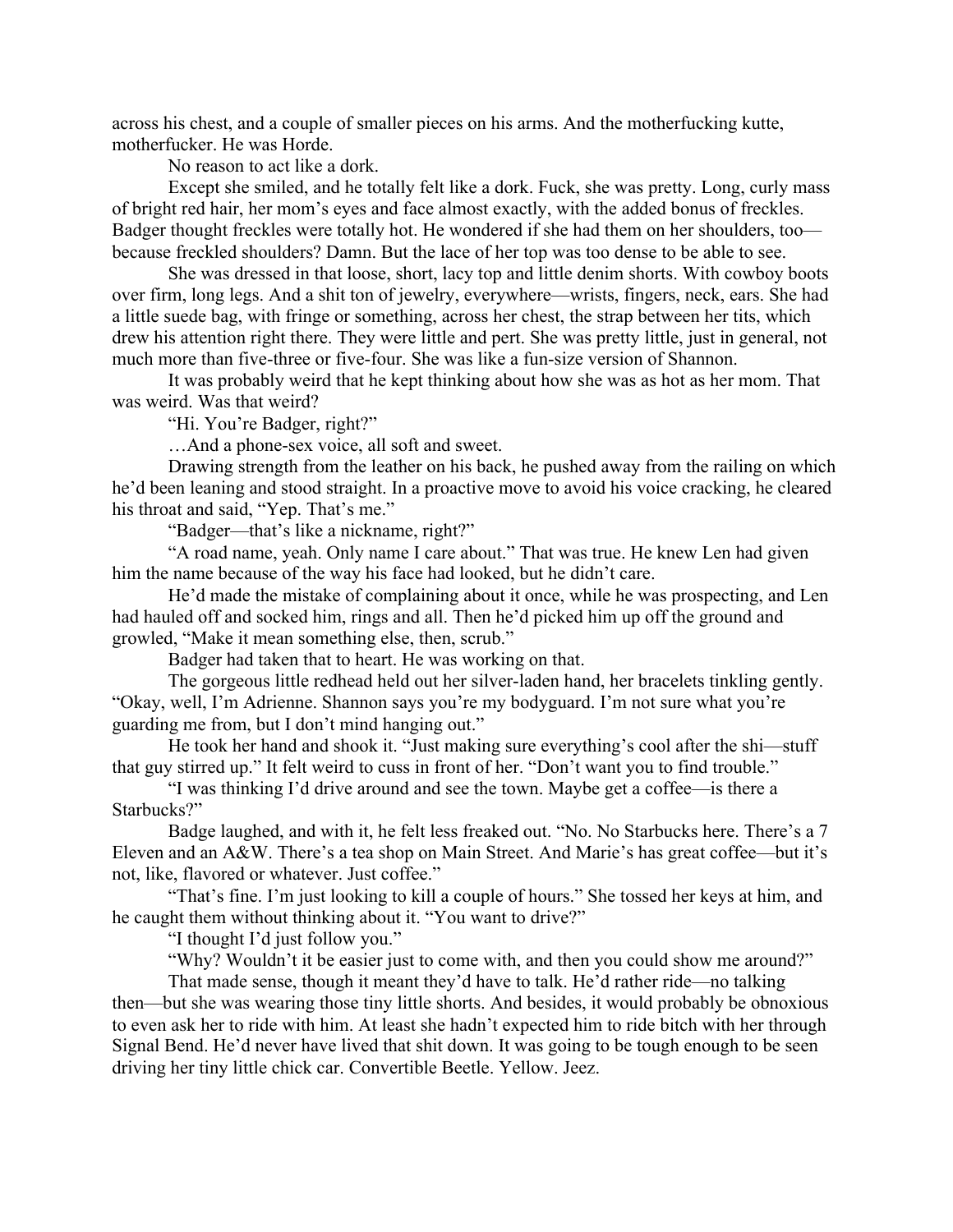So weird, though, that both Adrienne and Shannon drove Beetles. Like a fondness for little, bulbous girly cars was genetic.

"Okay, let's go, then. I'll show you the sights. Not sure what we'll do for the other hour and fifty minutes, though."

She laughed—a full, sincere laugh, like she really thought what he'd said had been funny—and followed him down the porch steps.

When she settled in the passenger seat of her car, she pulled a clip out of her bag and caught her mane of hair back from her face. Then she pulled a pair of sunglasses out. Sliding them onto her face, she turned and gave him a brilliant smile. "Onward, Jeeves."

She didn't seem fazed at all by the bizarre scene that had happened earlier, the reason he was with her now—Show turning that lawyer guy into ground chuck—and all the weirdness about meeting her real mother and…well, everything. Badger thought that if it had been him in her place, the last thing he'd want to do is tool around town with a stranger.

As he turned the engine over and put the car into gear, he decided to ask.

"You doin' okay? I mean, after all that stuff with Show and that guy and everything? Not freaked out or anything?"

She shrugged. "It was weird, no lie. But I don't know. I'm okay, I guess. I'd ask if stuff like that happens a lot around here, but I guess I kinda brought that all in. That's what I feel bad about, if anything. That it was basically about me. Not the way I thought this would happen." She looked out the side window as they drove down the long gravel lane to the road.

Badger had a mountain of questions he wanted to ask, but it wasn't his place to know what was going on between Adrienne and Shannon or anybody else, so he kept his questions to himself and focused instead on showing her around.

"Okay, well, anyway. You want to drive around a little or just go get coffee? I'll warn you, people are gonna stare."

"That's what Shannon said, too. Is it really that big a deal? Don't people from away come here at all?"

"It's not that as much as looking like you do and being with me. People are gonna wonder. It's a small town. They talk."

She stared at him for a minute; he could feel her even as his kept his eyes on the winding road. "Okay. Show me around first, then."

He did. There wasn't much town, but the country around it was pretty. Actually, the B&B was on the prettiest land around, and Badger decided right then that he wanted to see if he could get her on a horse and take her into the woods—not for anything hinky, but because she was Shannon's daughter, and he wanted her to see the best the town had to offer. In his mind, that was the Keller woods.

They drove for about half an hour, checking out the scenery, and Badger was thinking about heading into town and braving Marie's, when Adrienne sat forward and said, "Hey—could we pull over here?"

Surprised, he glanced around, trying to see what it was that had her interest. They were near Len's place, and—oh—there were two mares and two foals in the pasture nearest the road.

"The horses? That what you want to see?"

"Yeah—babies! That okay?"

"You got it." Instead of pulling to the side of the road, though, he pulled down Len's drive.

"Wait—are we going in?"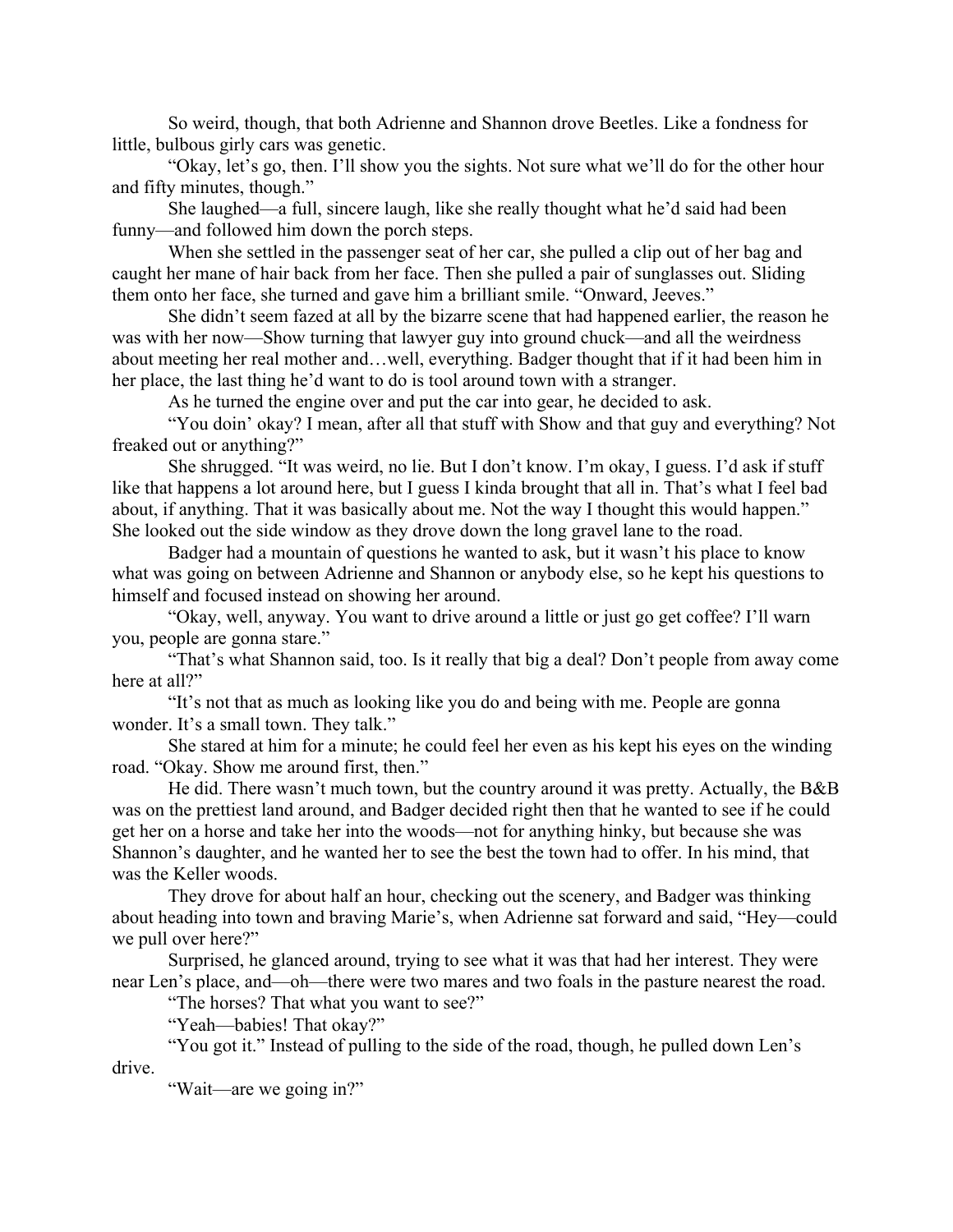"Sure. Len's not around, don't worry. And I can get you closer at the other end of the pasture. The ditch along the road is pretty deep."

He knew the place well. He'd started working with Len when he was in middle school, mucking stalls and doing errands. As he grew, Len had given him more responsibility, and he'd expected a lot of hard work. Like tending the fences. There was a lot of pine fencing to tend to; Len wouldn't even consider barbed wire, which tore up his horses. Badger had spent the whole summer when he was fourteen, and again when he was seventeen, up to his elbows in creosote, treating all that wood. Six and eight hour days, ninety, ninety-five degrees, ninety percent humidity. That had sucked bison balls.

But Len had presented him with beer and pizza every afternoon after a cool shower, and then he'd spent a couple of hours teaching him about breeding and raising horses. And he'd paid great. Badge had saved the money for his first Harley within two years of working for Len before he was old enough to get a license to ride it.

Len's place was a study in contrasts. The barn was remarkable—huge and beautiful, with roomy, comfortable stalls and all of the best equipment. It was temperature controlled and perfectly pristine. The smaller outbuildings were cared for with the same attention. So were the pastures and paddocks.

But Len's house—well, it wasn't even a house. When a big elm had collapsed on the old farmhouse after a nasty storm and taken out the roof and half of the second floor—back when Badge was just little—Len had simply razed the whole thing and put a used Airstream in its place, and that's where he lived to this day.

Badge had been in there a few times. If he were Len, he'd rather live in the barn. He had no idea how Len had kept his house when he'd had one, but he kept his trailer like a garbage bin. It was pretty gross.

He parked Adrienne's little Beetle in front of the barn, and they got out and walked over to the pasture that ran alongside the drive and out to the road. Len had four broodmares, two of which, Arizona, a bay, and Goldie, a palomino, had foaled this spring, both fillies—they were whom Adrienne had seen coming in. The other two mares, Dinah and Jasmine, had foaled the year before and were resting this year. Badger assumed they were loose in the biggest, wooded pasture behind the barn.

When Badger had started working the ranch, Len had kept a big black stallion at stud, too, but he'd been too difficult to maintain, so Len had sold him. Since the money was better for stud fees than for selling foals, especially considering the expense of caring for pregnant mares, Badger had asked Len at the time why he'd made that choice. His answer: "I like havin' the babies around. This is just a sideline anyway. Might s'well do it like I like."

Badger had thought that was a pretty cool answer.

Adrienne came around the back of the Beetle and stood near Badger. "Can we go in?"

"Not a great idea. The foals are still real young, and their moms might feel protective. But come up here to the fence, and I'll see if I can get them over." Without thinking about it, he grabbed her hand. When he realized that he had, he almost pulled away, but then she closed her fingers around his, and he just led her to the fence. Right away, she climbed up so that she could hang over the top, and her little ass was right up there where Badger could get a good look. Not cool. Or very cool. One or the other. Shaking that off, he stood next to her and put his fingers in his mouth to whistle.

She jumped when he did and then laughed. "If you ever go to New York, you've got the cab whistle down!"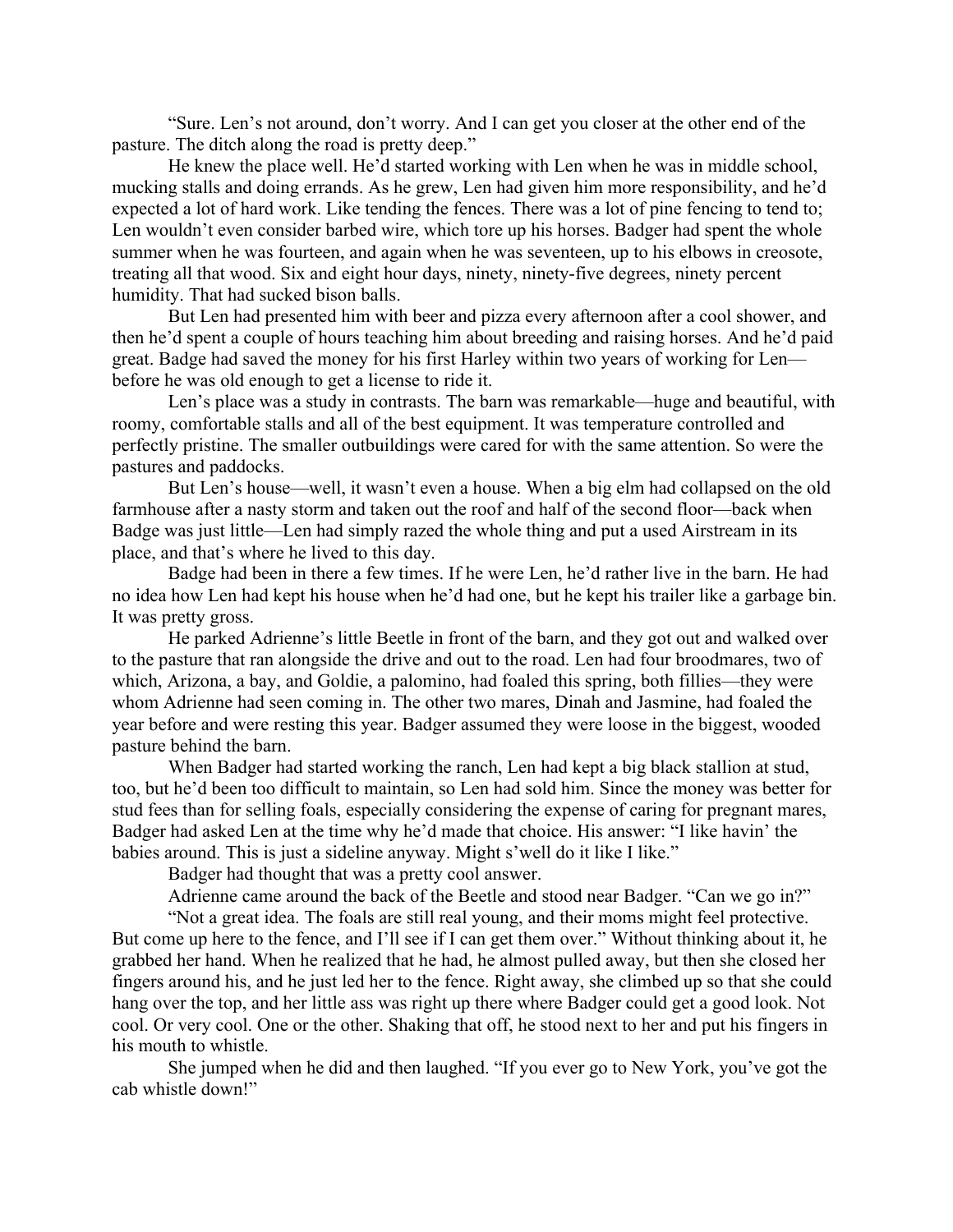That pleased him, and he felt a little blush coming on. To try to prevent it, he asked, "That where you're from?"

"Yeah, sort of. I was brought up upstate, but I go to Columbia, so now I live in the city. Or did. Not sure, actually."

Badger wasn't sure what to make of that, but Goldie and Ari were leading their foals toward them. "Oh, shit! Hold on a sec." He pulled gently on Adrienne's arm. "Do me a favor and come down. I need to bring them a treat for coming when I called." When she stepped down, he turned and trotted to the side door of the barn. Len never locked it—nobody ever locked anything around here—so he ran in to the little kitchenette and pulled some carrots out of the bin at the bottom of the fridge.

When he came back out, Ari had her head over the fence, and her filly had her head between the rails. Adrienne was carefully rubbing Ari's nose, while the babe tried to gnaw on the fringe of her bag. She was doing well.

"You been around horses before?"

"They're around the city a little—carriage rides around Central Park and stuff like that, but otherwise, no. My mom used to say that I had a gift for animals, though. I guess I just get them. Or they get me. Or something."

Goldie, who was generally more suspicious of people, was holding her baby back a little, but then she saw the carrots, and she gave her girl a nudge forward with her nose.

Rubbing Ari's baby between her little ears, Adrienne looked over at Goldie and hers. "They're so pretty. They almost don't look real." Goldie's filly was a perfect palomino, just like her mom.

"They're palominos. It's a genetic thing. Len breeds Goldie for it, but it doesn't always work, and he hardly ever gets a result this pure. This little girl's gonna bring some bank."

"Is that what…Len…does? Breed horses?"

"Len is Horde, like me. He's our Sergeant at Arms. And he works at the hardware store—sometimes. But yeah, he breeds quarter horses, too."

"Pretty much all I've seen of people around here are bikers. Is that right—are you the whole town?"

He laughed. "God, no. We're a small club. But I guess you could say we run things. Or at least take care of things." He handed her a couple of carrots, and she fed them to Ari and her baby. "You ready to hit Main Street, see some people not wearing leather?"

Without seeming to worry about her clothes, she wiped her hands, covered in horse spit, on her ass. "Sure. I like these guys, though. I always thought it would be cool to have a horse. I've never even been on one, though." She brushed her hand over the palomino filly's nose.

Delighted, Badger laughed suddenly, and Goldie reared her head back and then huffed at him. "Well, if you want, later on I can take you riding. We've got a stable full of horses at the B&B, and gorgeous trails in the woods out back. Interested?"

She smiled so brightly at him that her freckles seemed to glow. Damn, she was cute. "That would be awesome!"

 $\sim 0$ 0 $\sim$ 

First, he took her to Marie's. He'd felt anxious about the idea of it when she'd first mentioned coffee, standing on the B&B porch, but now he was kind of into it. He liked the thought of being seen with Adrienne someplace where the word would spread fast. He knew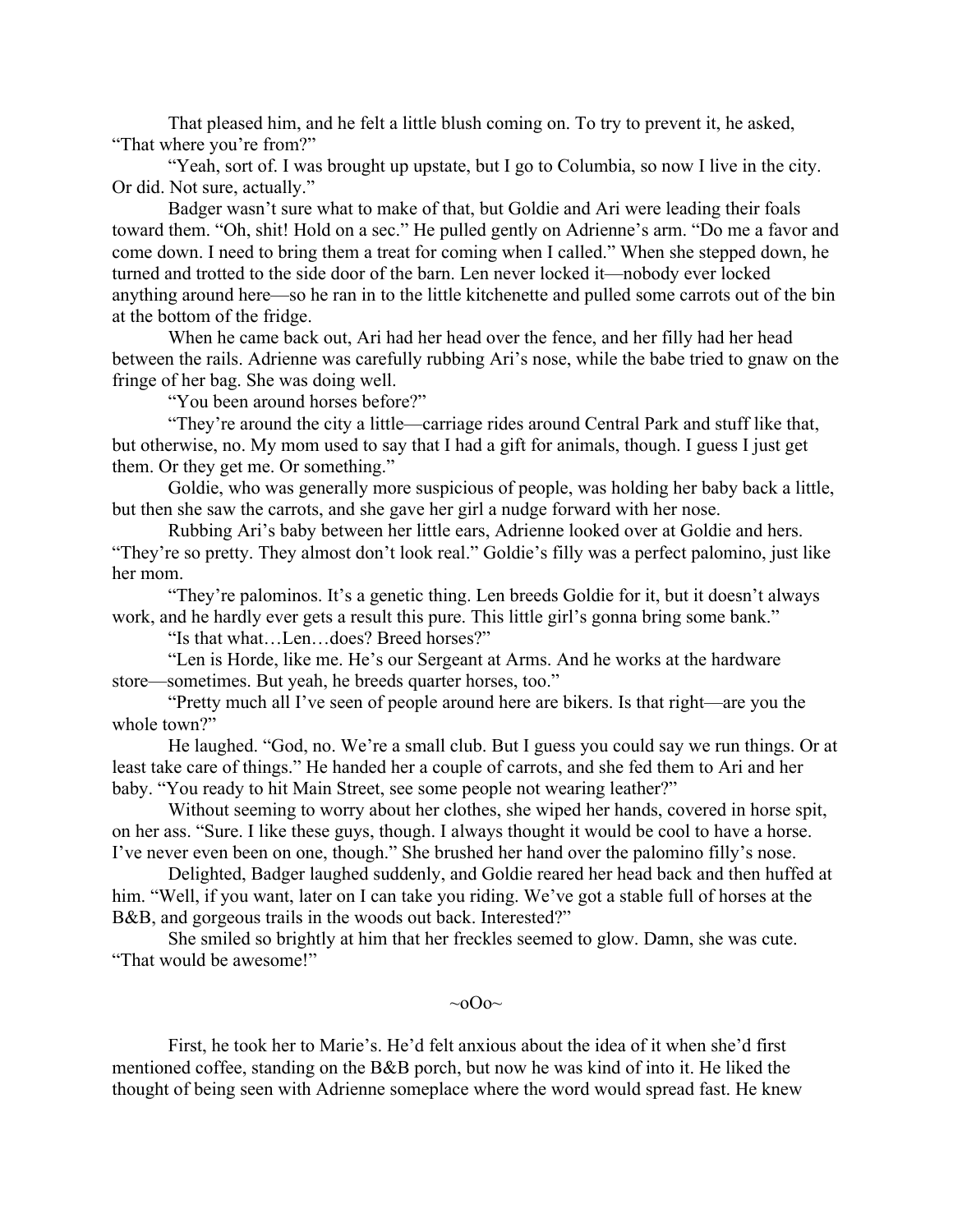Shannon's connection to her would already be all over the town, so he didn't mind getting some mileage of his own with the story.

They came in during an off time, so there actually weren't too many people there. The Sullivans, having pie, one of the new families in town, with their kids—he couldn't remember their names—and two women he didn't recognize at all. Probably Main Street shoppers.

They'd driven through the Main Street Shops area on the way to Marie's, and Adrienne had remarked on how 'cute' and 'old-timey' it was. Badger supposed that was true. He didn't really pay attention to what the storefronts looked like anymore. It was his job to collect protection payments, and he was the first line for complaints from the shopkeepers, so it felt like he was in those shops pretty often.

Between that, managing the livestock at the B&B, and whatever else the club needed him to do, he didn't have time for anything else in his life. He hardly even saw his folks.

He led her to an empty booth about halfway down the aisle and saw Marie coming right over, her eyes keen with interest. "Well, hey there, Justin. How you doin', honey?"

Adrienne's eyes sharpened at hearing "Justin," but he ignored her and smiled at Marie.

"I'm good, Marie. We just want coffee, if that's okay."

"Sure it is. Who's your friend?"

Though he was confident that the drama with the lawyer wasn't gossip, since there hadn't been anyone around who would blab, Badger knew full well that by now Marie knew everything anybody in Signal Bend knew about Adrienne—at a minimum, her name and her relation to Shannon. Probably where she was from, too. But he played along. "This is Adrienne. She's visiting Shannon at the B&B, and I said I'd show her around town."

"Well, that's sweet of you, honey." She turned to Adrienne. "And look at you! Ain't you just the prettiest thing. Such a pretty name, too."

"Thanks." Adrienne blushed. She looked really uncomfortable, and Badger felt guilty bringing her in here. Marie was examining her as if through a magnifying glass; she wasn't even trying to be subtle about it. But when Badger turned his coffee cup over, and then Adrienne's, Marie got the hint. She filled their cups.

"Now, you let me know if you need anything else." With that, she finally left them alone, though Badger repeatedly saw her watching them.

Adrienne poured four sugars into her cup and stirred. "Justin? Is that your real name?" He shrugged. "I told you. The only name I care about is Badger. But my given name is

Justin. The older people around here are slow to make the change, though, I guess.

"Why is a 'road name' so important? I don't really understand the biker thing. I mean, it's cool. I just don't get it."

Again, he shrugged. "I don't know. Not everybody gets one, actually. But it's a name your brothers give you, so it means something. Hard to explain."

"Didn't mean to pry."

"It's okay. Can I ask you something?"

"Sure." A small smile perked up the corners of her pretty mouth.

"What did you mean when you said you weren't sure you went to Columbia?"

He knew right away that he'd asked her a much more intrusive question than she'd asked him. Her head dropped, and she stared into her coffee cup, swirling the spoon in it absently. He was about to take it back when she looked back up.

"I kinda bailed on this semester. It's only a few weeks before finals, but I'm here. And I'm not sure I'm going back."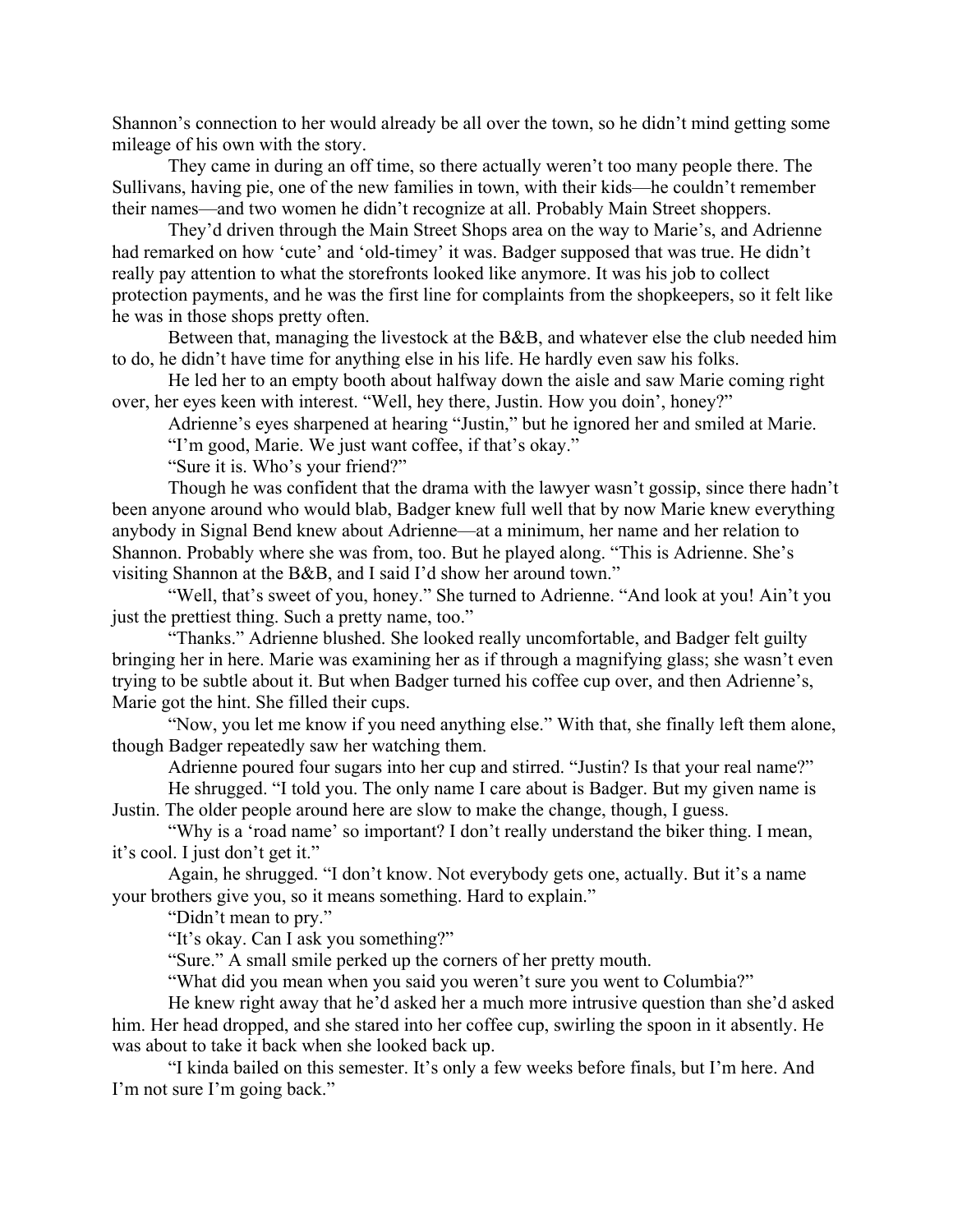He'd only known her for, like, ninety minutes, so he knew it wasn't his place to ask why. But his blood was singing with curiosity, and finally, as she kept staring into her cup, he couldn't take it any longer.

"I know I'm being nosy, but can I ask why?"

She brought her head up then. Her bright eyes shuttered abruptly. "No. Just drama. My drama."

"Okay. Sorry." They finished their coffee in silence while Marie kept an avaricious eye on them.

 $\sim 0$ 0 $\sim$ 

He got her back to the B&B and left her on the porch. She was going in to talk to Shannon. He was proud of himself for not asking anything about all that—why she was here, what she wanted.

As he was turning to head down to the barn, she stopped him. "I'm sorry I was snappy with you in the diner. Thanks for not pushing."

"No problem. Sorry I got nosy at all."

She grinned. "You're pretty okay, Badge."

"You, too. If you want to ride later, just come on down to the barn. Wear jeans, though. Shorts on a saddle'll just make your legs sore."

She nodded and went to the front door.

 $\sim 00$ o $\sim$ 

She did want a ride. She came down to the barn an hour or so later, dressed as before, except in jeans now instead of shorts, looking happy but dazed. And she wanted a ride. So he saddled up Gypsy for himself and sweet old Toby for her, and he took her through the woods.

As they rode, she asked question after question about the town, the Horde, Show, and Shannon. He answered all the questions she asked, until they started to seem personal. It was one thing to tell her about Shannon running the B&B and how great at it she was, with all those amazing weddings and shit, but it was another thing to talk about Show and Shannon as a couple—not that Badger knew much about that, anyway. Finally, as they were heading back in, he pulled Gypsy up and turned her around to face Adrienne and Toby.

"For somebody who doesn't want people in their business, you're full of a lot of questions about other people's."

She blushed bright red at that. "Sorry. I just—you know that Shannon's my…um…that…"

"She's your mom. Yeah. Not that hard to figure."

"*Bio*-mom. Yeah. I'm just meeting her for the first time. I'm curious."

"Then you should ask her all these questions."

"I don't know…it feels weird to ask her."

"Well, I'm not going to talk to you about her private stuff—which I don't even know anyway. Let's just ride, okay?"

"Okay. Sorry."

He turned Gypsy and kicked her into a little trot. Toby had a smooth gait, so he knew Adrienne would be okay, but he kept an eye out anyway.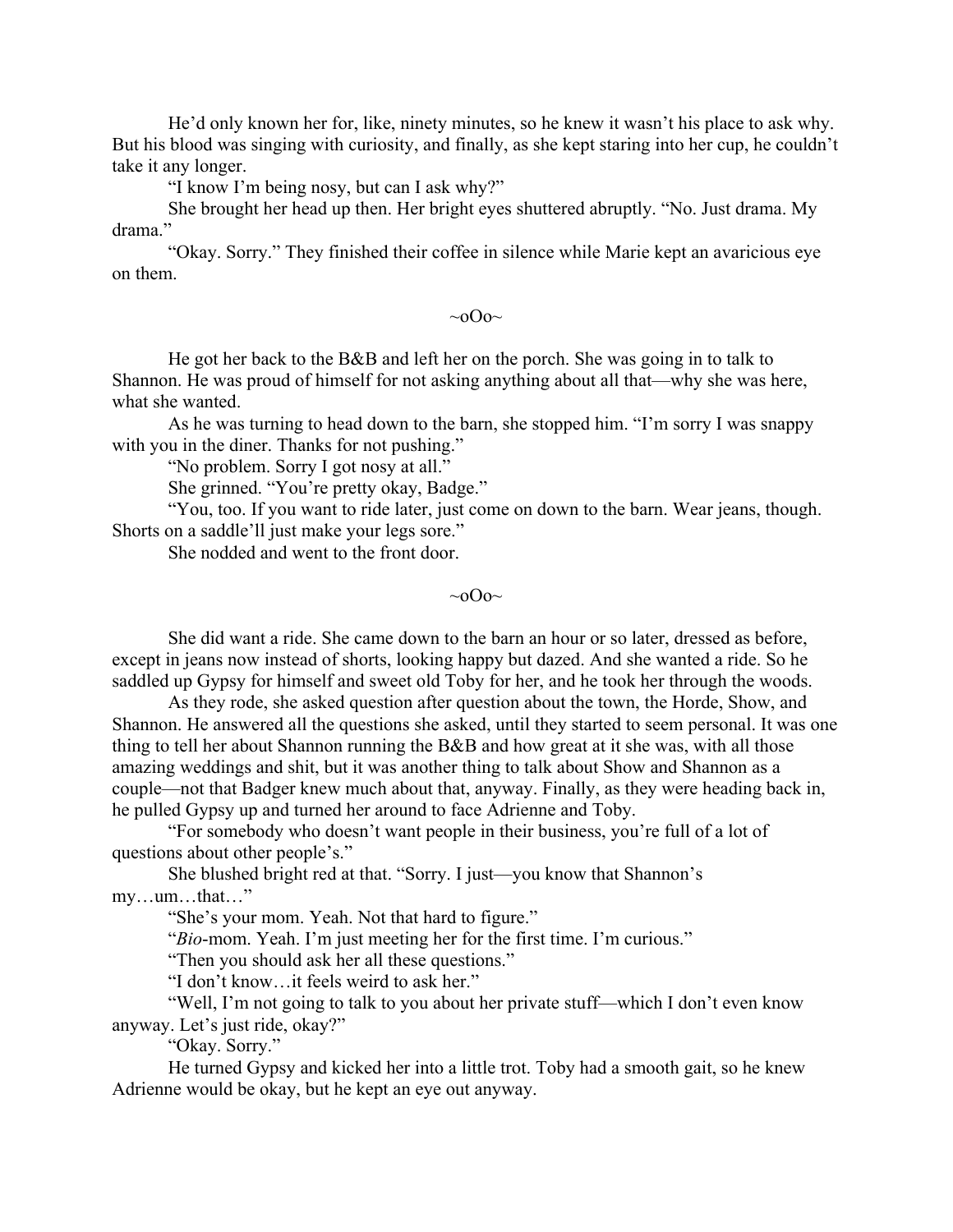When they got back to the barn, he swung off while Gypsy was just slowing up, and he hit the ground with a light bounce. Gypsy was gaited, a big, beautiful Tennessee Walker. Damn, he loved her. He dropped her reins over the hitching post and went to help Adrienne dismount.

She leaned down and put her hands on his shoulders, and he put his hands on her waist her shirt was loose so, though he hadn't specifically intended it, he ended up putting his hands on her bare skin, which was warm, firm and silky-soft. When she came down, she was right up against him, smiling up at him, and, for the first time, his aesthetic appreciation of her beauty and his enjoyment of her company kicked into something more—something physical. His cock filled right out, in other words. He set her down fast and took a step back, trying desperately not to look like an idiot. Grabbing Toby's reins and then collecting Gypsy's, he led the horses into the barn, hoping she wouldn't follow.

At first, she didn't. He had Toby's saddle off and was working the bit out of his mouth, thinking about Adrienne's skin against his palms, when she peeked around the open barn door.

"Is it okay if I come in?"

He didn't look around. "Sure."

While he untacked Toby and then Gypsy, and got them into their stalls, she stood right inside the door, watching but not saying a word. He put the tack away, deciding that their ride had been light enough that he didn't need to clean anything but the bits, which he'd do later. When he turned to face the door, she was right in front of him. The low afternoon sun was coming through the open doors and setting her hair ablaze. Wow.

"Are you mad at me?"

He was surprised. "What? No. Why would I be?"

"For asking too many questions."

"Nope. I see why you're curious. I'm just not the right person to ask."

"Okay. Can I ask a question you *are* the right person to ask, then?"

"Sure. Shoot."

"I've never kissed a guy with a beard before. Can I?"

She was blushing. It took him a second for the meaning of her words to sink in, and then he was blushing, too. "I, uh…"

Apparently, she took that as a yes. Rising up onto her tiptoes, she put her hands on the back of his neck and pulled him down to her. And then her pretty, soft mouth was on his.

She laughed against his lips. "Tickles."

Badge was proud of his beard. He might have to work like a fiend to get muscle on his naturally lean frame, and he might have had bad skin when he was in high school, but he had good hair—long, thick, and straight—and he could grow a damn fine beard. It was thick, even, and dark auburn, exactly the same color as his hair, and he planned to let it grow long. "That bad?"

"Not even a little."

With a sudden surge of confidence—and no small amount of lust—Badger put his hands on her hips and kissed her back, pushing his tongue into her mouth. She leaned into him, her little tits on his chest, and whimpered a little. And holy shit. She was the first civilian girl he'd ever kissed, and she was *fine*.

As soon as he realized that, he backed off fast. Christ on a crutch, how'd he end up making out with Shannon's *daughter* in the barn, with Toby and Gypsy both staring at them over their stalls?

Nope, nope, nope. All kinds of bad.